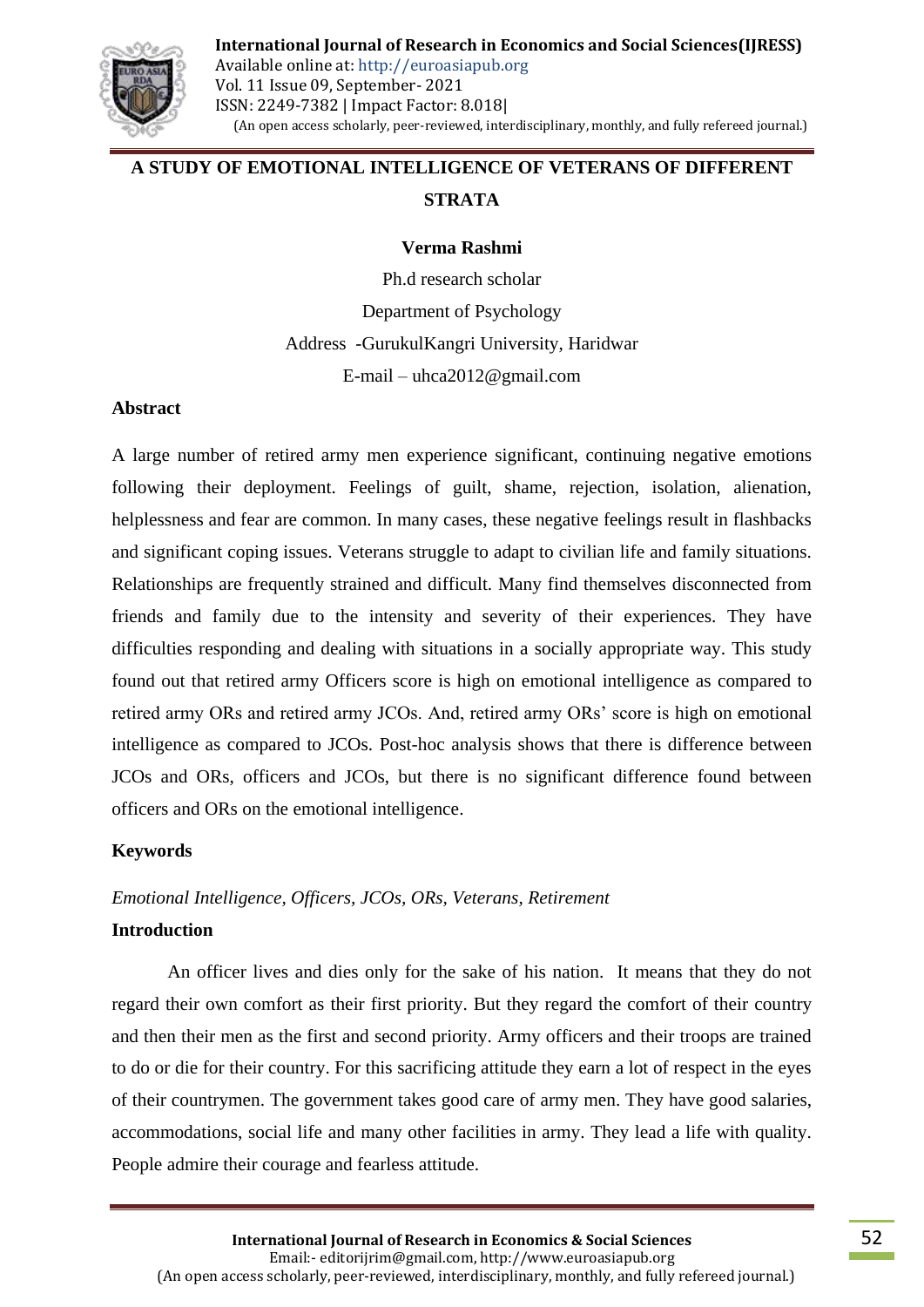

A politician, a writer, a school teacher play their own roles through their abilities, but the role, which a soldier plays while safeguarding the frontiers of the motherland, is most important and unique. A soldier lives for the nation and dies for her dignity. We all should feel proud for our soldiers. They become martyrs for our sake. Their families bear the pain of losing their fathers and sons for our sake.

### **Life after retirement**

Retirement is the withdrawal of a person from occupation or active working life. A person can also semi-retire by reducing work hours or workload. After retirement people expect to live in peace and relax in the comfort of their homes with their loved ones. This is the time to relax and remember the past with good and bad memories.

Many people choose to retire when they are old or wish to leave their job due to health reasons. People may also retire when they are eligible for private or public pension benefits, although some are forced to retire when bodily conditions no longer allow the person to work any longer or as a result of legislation concerning their positions. In the present time, retirement with a pension is considered as a right of the worker in many societies; hard ideological, social, cultural and political battles have been fought over whether this is a right. In many Western countries, this is a right listed in national constitutions.

Different people have different notions of retirement. For some it is a time to live life at ease, indulging in hobbies and doing what one wants to do. For others It could be a difficult time with adjustment and health problems. But it is definitely a period of great change, in which lifestyle changes in many ways. It is a transition from a position of an economically active life to the position of an economically inactive life.

The adjustment during the retirement phase depends on a number of factors such as self-concept, attitude towards work, financial status, and support systems, etc. A number of social problems experienced by retirees may be linked to the economic changes that occur in their lives due to retirement. While some evidence suggests that most retirees report being satisfied with their lives, other reports indicate that up to one third of retirees experience the transition as stressful or experience a decline in well-being after retirement (Donaldson et al, 2010).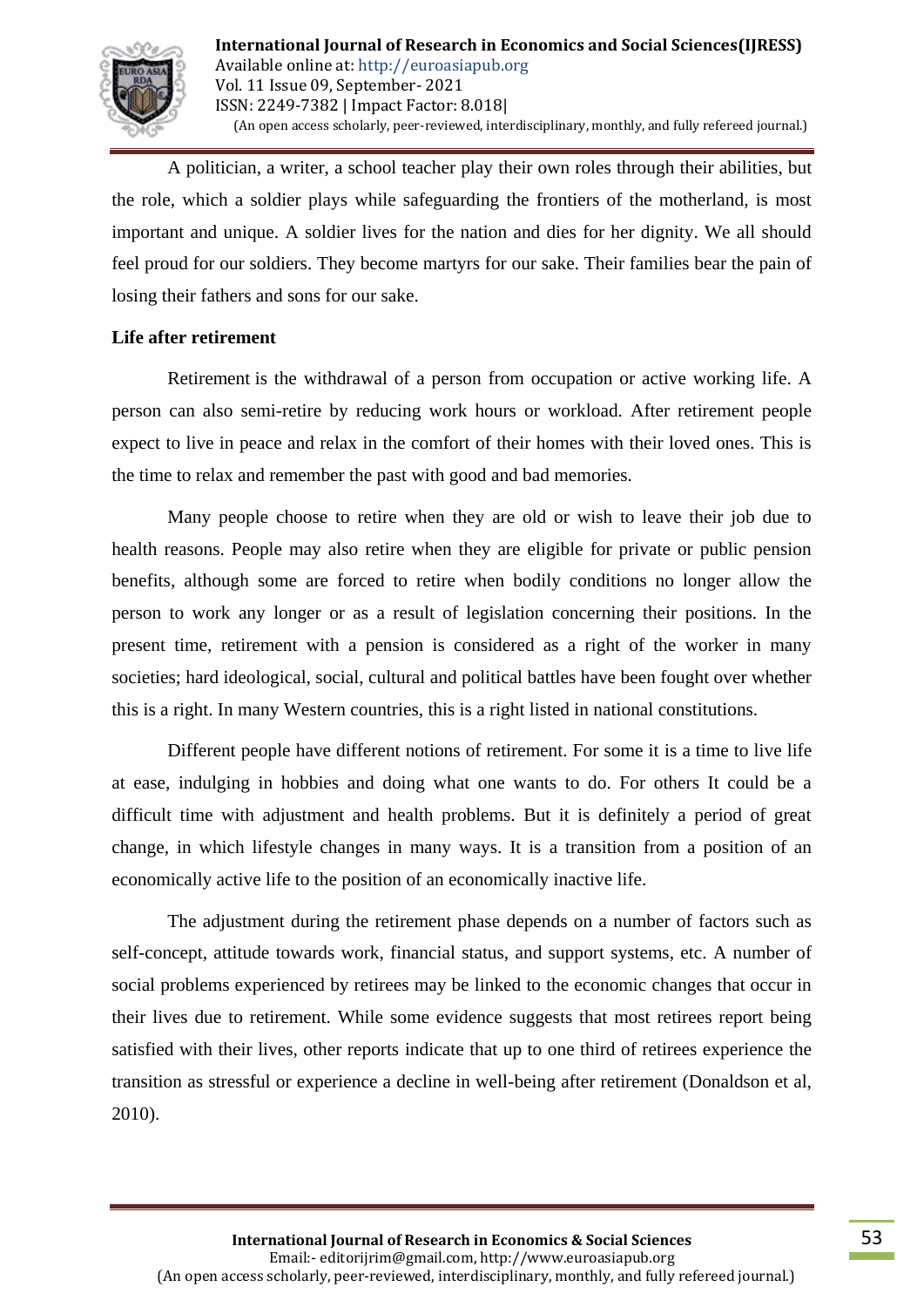

On retirement the lives of defense personnel and their families undergo a drastic change. We all know that they get pension and other facilities like medical and canteen facilities but they also face peculiar adjustment problems not only in society but also in their families because of the big separation from family and society.

Once these people retire they face new problems. Things change to a great degree. Once a soldier retires he expects that now he will have permanent peace of mind, a relaxing life and no worries. But this is not the case. He still faces lot of problems. Not the ones that he faced in service. But new problems like trying to adjust with civilians, having good health, keeping well overall in his new life. He misses the perks he had as an officer which have been reduced now. He still has lot of comforts but not in the way that he had them earlier. Along with the officer and other ranks, their wife and children also have adjustment and health problems in trying to adjust in civilian atmosphere. They all face the same situation. In this research, the researcher will find out the actual problems of retired army personnel with reference to –Adjustment, Subjective Well-being, Mental Health and Emotional Intelligence.

Due to change after retirement, the problems they face are new and of a different kind. As in any other job, life after retirement is a major change. The army men are used to a particular lifestyle. After staying like that for approximately thirty years they face a lot of difficulties in trying to adjust to civil life. Because now the environment is entirely different. Army life is very systematic and disciplined. Any work gets completed in stipulated time. But this is not the case in civil. In civilian offices and departments, it takes months for a simple work to get done. Not to mention the tradition of bribery at every stage and level in government departments. The army men are not used to this at all. Add to this the age factor. Because in old age as it is there are a number of mental, physical, social and financial problems facing people. Health is not what it used to be. Pension is less than salary they got earlier. Children are mostly living elsewhere making the old people lonely. Mind is not as active as it was in younger days, and so on. There is a difference between civilians who retire and defense persons who retire. Civilians are used to civil life but army men are not.

Returning to civilian life can be a time of joy, but also a time of emotional upheaval. Experiences in the service may have changed the way ones look at life. Person will have new abilities, new friendships or new concerns (NAMI, 2002)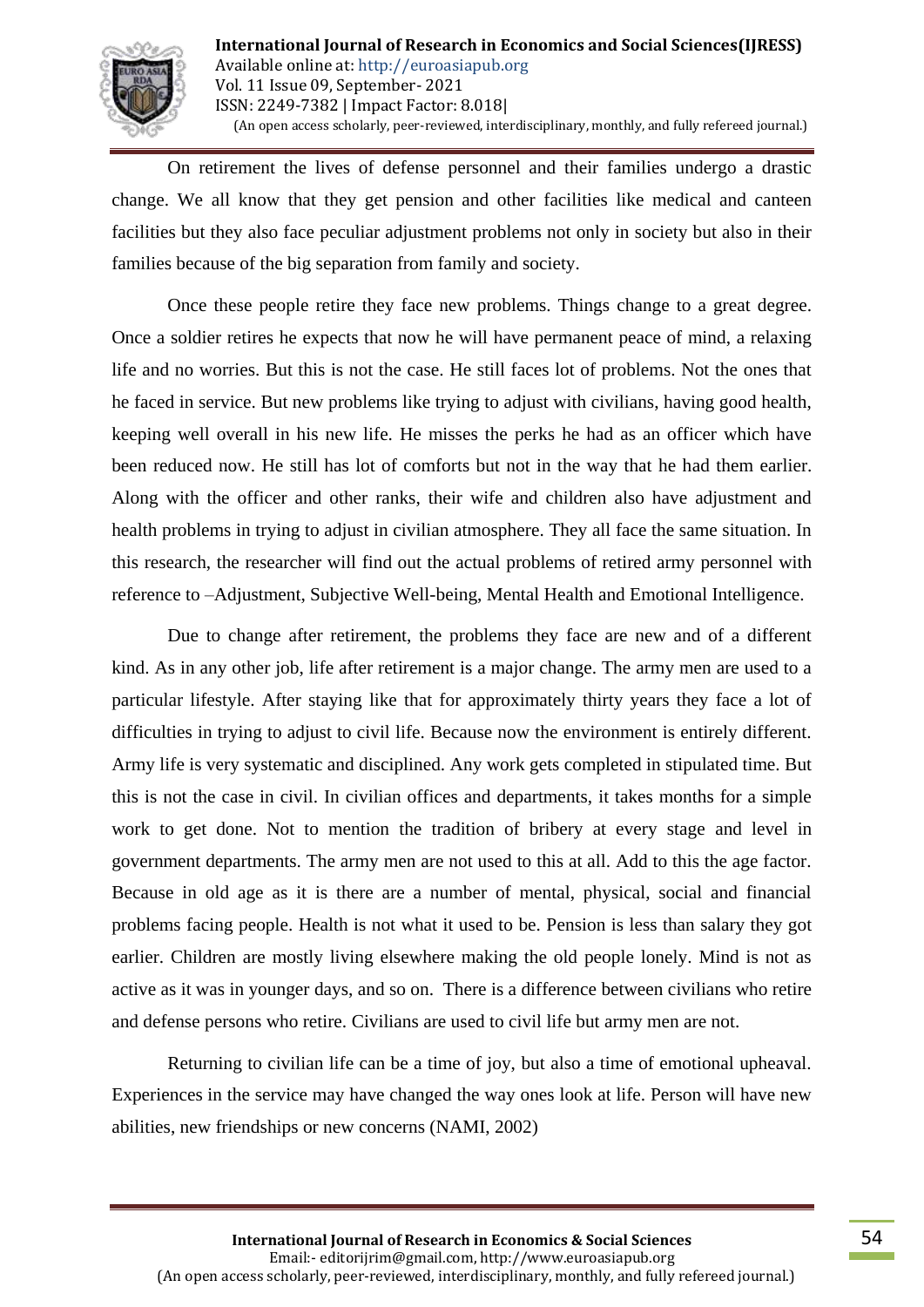

## **Emotional Intelligence**

Emotional intelligence (otherwise known as emotional quotient or EQ) is the ability to understand, use, and manage your own emotions in positive ways to relieve stress, communicate effectively, empathize with others, overcome challenges and defuse conflict. Emotional intelligence helps you build stronger relationships, succeed at school and work, and achieve your career and personal goals. It can also help you to connect with your feelings, turn intention into action, and make informed decisions about what matters most to you.

Emotional intelligence is commonly defined by four attributes:

- 1. **Self-management** You're able to control impulsive feelings and behaviors, manage your emotions in healthy ways, take initiative, follow through on commitments, and adapt to changing circumstances.
- 2. **Self-awareness** You recognize your own emotions and how they affect your thoughts and behavior. You know your strengths and weaknesses, and have selfconfidence.
- 3. **Social awareness** You have empathy. You can understand the emotions, needs, and concerns of other people, pick up on emotional cues, feel comfortable socially, and recognize the power dynamics in a group or organization.
- 4. **Relationship management** You know how to develop and maintain good relationships, communicate clearly, inspire and influence others, work well in a team, and manage conflict.

Emotional intelligence as a term was not much known until around 1990. Though it is a new term, interest in the concept has grown immensely since then. The term became popular in 1995 after the release of Daniel Goleman's book titled "Emotional Intelligence: Why It Can Matter More Than IQ" (Goleman, 1995).Emotional intelligence (EI) refers to the ability to perceive, control, and evaluate emotions. Some researchers suggest that emotional intelligence can be learned, while others claim it's inborn.The ability to express and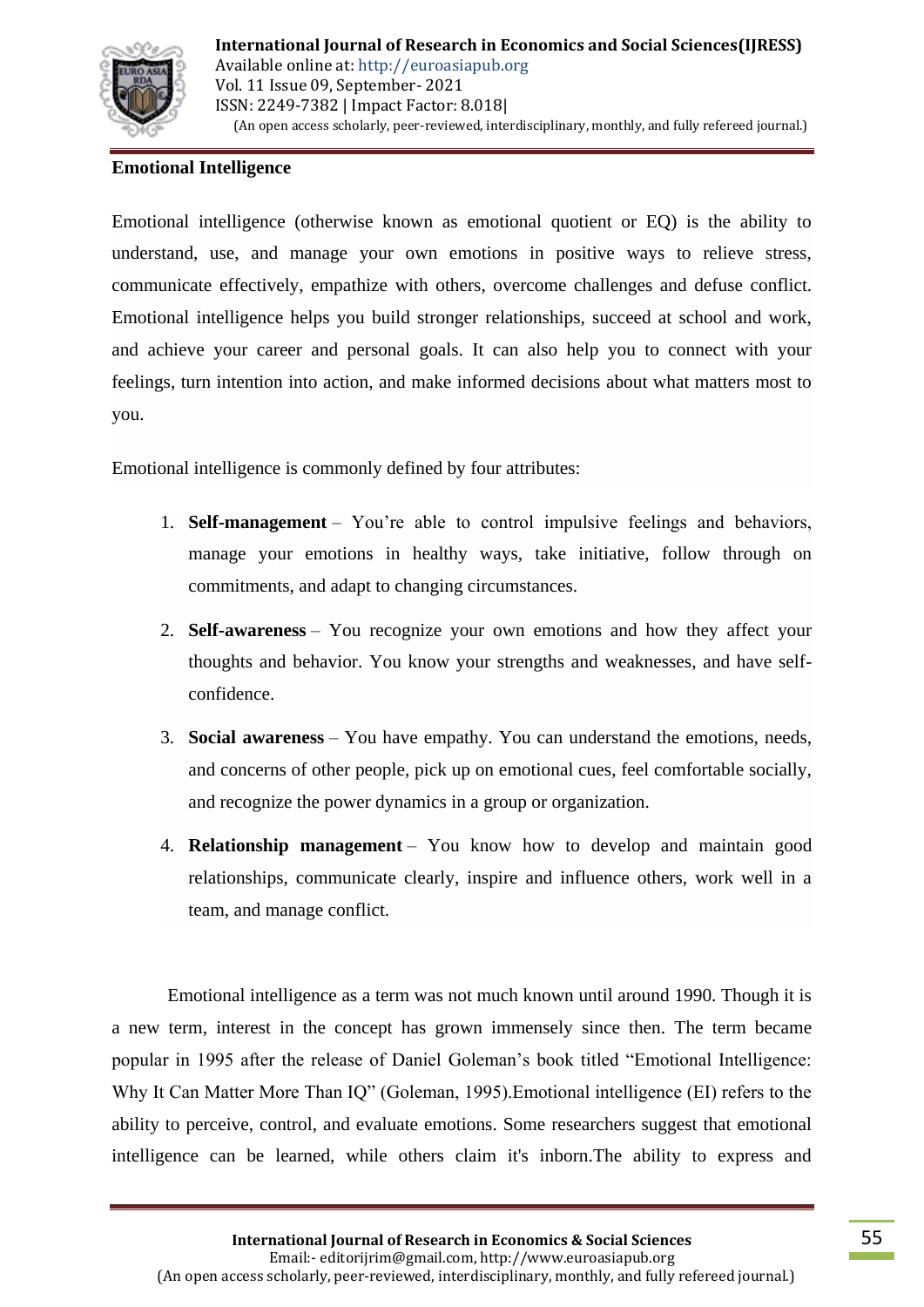

control [emotions](https://www.verywellmind.com/what-are-emotions-2795178) is essential, but so is the ability to understand, interpret, and respond to the emotions of others. Psychologists refer to this ability as emotional intelligence, and some experts even suggest that it can be [more important than IQ](https://www.verywellmind.com/iq-or-eq-which-one-is-more-important-2795287) in your overall success in life.

There is a famous Sanskrit saying that says – Emotions are those that define a person. Emotions shape a man's destiny and define the way he perceives life.

Emotional intelligence is a cluster of traits or abilities relating to the emotional side of life – abilities such as recognizing and managing one's own emotions, being able to motivate oneself and restrain one's impulses, recognizing and managing other's emotions and handling interpersonal relationships in an effective manner.

According to psychologist Daniel Goleman, whereas mental intelligence is praised and rewarded, our emotional intelligence, the ability to feel the range of human emotions, suggests a higher level of intellect than that measured by brain power alone (Goleman, 1995). Emotions offer a different level of intelligence, and our ability to use our emotional skills to our greatest advantage leads to a better and healthier lifestyle.

### **Review of Literature**

Pandey & Pandey (2016) did a study on Restricting the Attrition with Emotional Intelligence in Defense Services. Lesser number of promotion opportunities in the higher echelons of hierarchy often leads to discontentment which may lead premature retirement of the officer. The research paper measured emotional intelligence in air force officers and focuses on its importance. The results portrayed a clear picture of rising EI in officers with promotions but downturn with those who missed it. They concluded that Emotional Intelligence has become a necessity to thrive in life especially in air force where at each level leadership is required, as they have to work under different parameters which range from high sensitive assignments to natural calamities.

Deshmukh (2017) did a research on the Impact of Self Concept and Emotional Intelligence on Adjustment of Adults. This study sought to determine the impact of self-concept and emotional intelligence on adjustment of adults. The results indicated that self-concept significantly affects adjustment of adults. Emotional intelligence does significantly influence on adjustment of adults. The interaction between self-concept and emotional intelligence does not affect adjustment of the adults.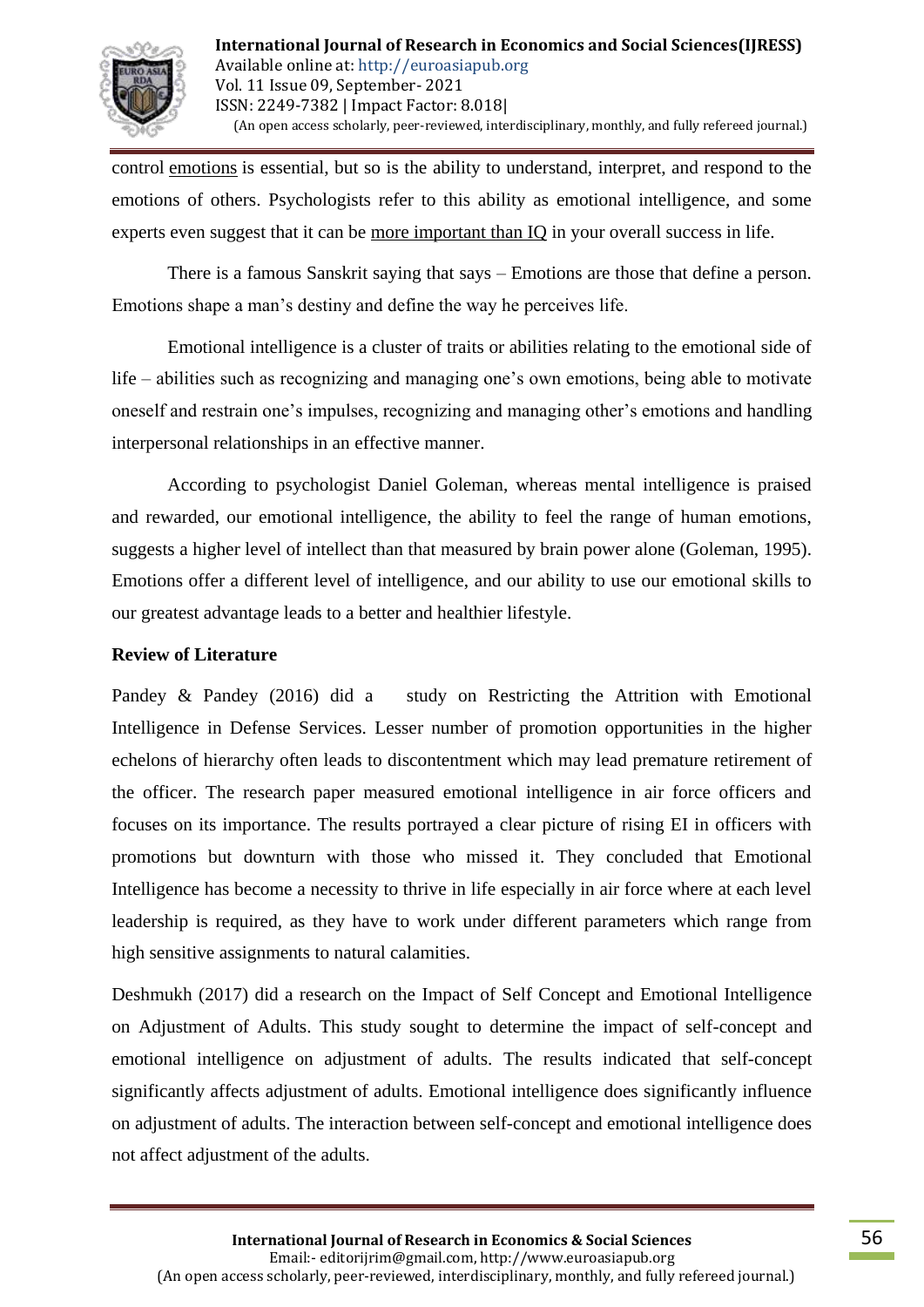

Bar-On (2012). The Impact of Emotional Intelligence on Health and Wellbeing. The aim of the study was to find out the nature of the relationship between emotional intelligence and physical health. The author presented findings from seven studies that empirically demonstrate that emotional intelligence (EI) significantly impacts physical health and overall subjective wellbeing. Those EI factors that have the strongest impact on health and wellbeing are - Self-regard , Self-actualization, Stress tolerance, Optimismand Happiness.

Crosby (2017) conducted a study on the Effect of Emotional Experiences on Emotional Intelligence Among U.S. Military Leaders. Military veterans may have constructive skills and abilities in emotional intelligence (EI) that assist in managing emergencies, crises, and relationships. This result indicated that veterans with both combat and humanitarian mission experiences have increased EI scores when compared to veterans without combined combat and humanitarian mission experiences. The results may help veterans decrease the disparity in joblessness rates compared with those among nonveterans and may aid human resource managers to locate competent candidates for employment.

### **Objective**

To compare the level of Emotional Intelligence in retired army Officers, JCOs and ORs.

### **Hypothesis**

There will be a significant difference in the Emotional Intelligence of retired army officers, JCOs and ORs.

### **Methodology**

### **Sample**

A total sample of 300 retired army men of different strata were taken in the age range including from 2 years of date of retirement to 5 years after retirement. 50 officers,150 JCOs and 100 ORs were taken with the help of purposive sampling technique. The ages of retirement in army for different strata are different. For officers, retirement ages range from 52 to 62. For JCOs, it is 52 and retirement age for ORs is 49. There is a division based on ranks in the Indian army.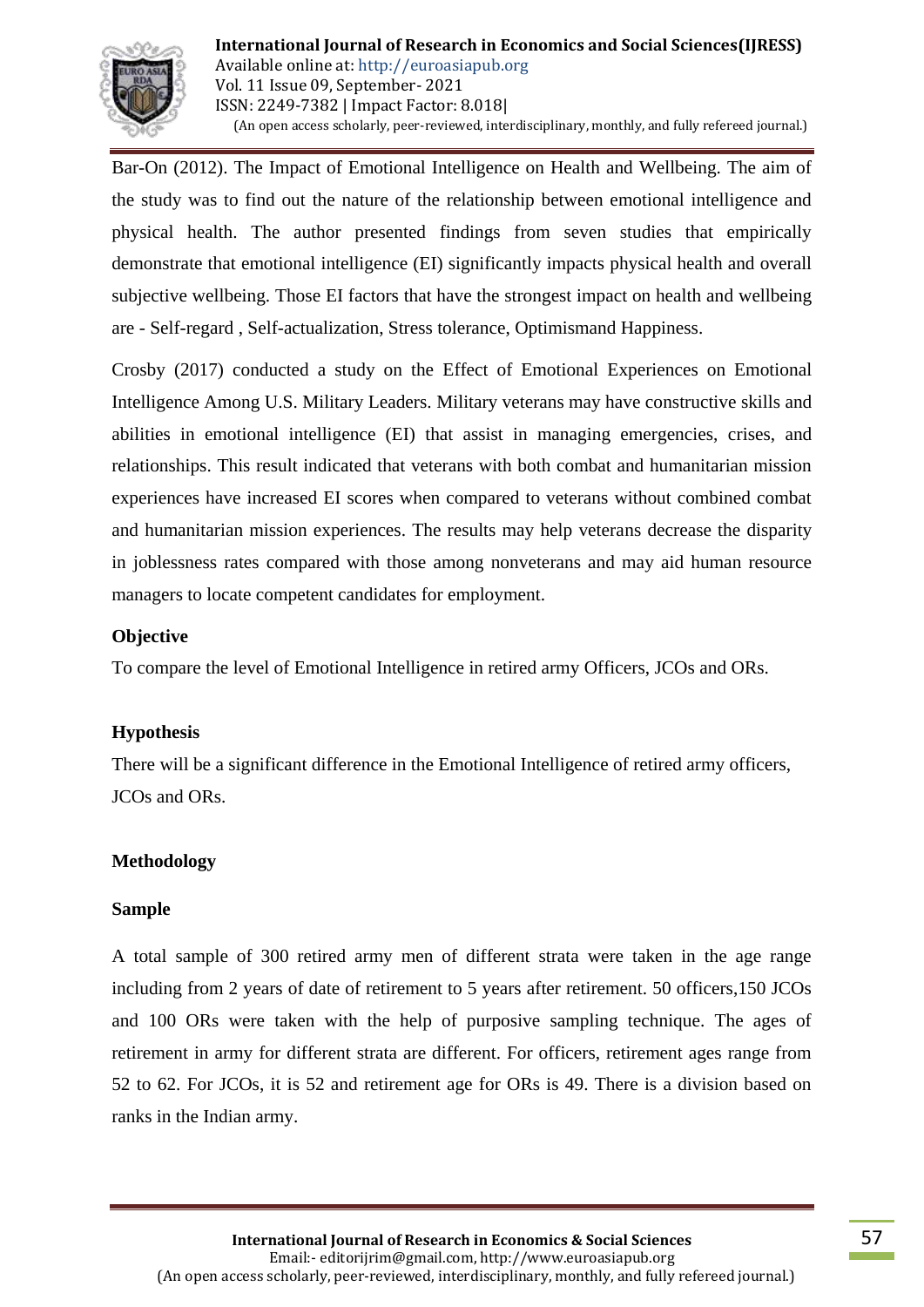

# *Inclusion and exclusion criteria*

Only personnel of Indian army were taken. No one of Navy, Airforce or Paramilitary forces was taken. Only army personal who had retired within 2 to 5 years after their complete service were included. Only retired army men who were not doing any job after retirement were included. Disabled soldiers were excluded from the study.

# **Tools**

Emotional intelligence was measured by using Emotional Intelligence scale developed by Singh and Narain (2019).

## *Reliability*

The test re-test reliability was calculated, by administering the test on a sample of 100 people with a gap of fortnight. It was found to be .86 alpha co-efficient, which was significant at .01 level.

## *Validity*

The scale was correlated against the Emotional Intelligence Scale developed by Hyde, Pethe and Dhar( 2001). The concurrent validity was found to be .86, which was significant at .01 level.

### *Norms*

Percentile norms for EIS-SANS have been developed. For this, the scale was administered on a sample of 500 subjects.

### **Procedure**

The sample of 300 retired army men were taken from Dehradun, Roorkee and Meerut. Exservicemen leagues and ECHS departments were contacted for this. The scales were given to the veterans after explaining the purpose of the study to them. They were ensured of their privacy. After taking their consent, they were asked to fill the questionnaires with honesty. After this all the data of the questionnaires was scored as per the instructions given in the manuals. Then SPSS was used to calculate results and do the analysis.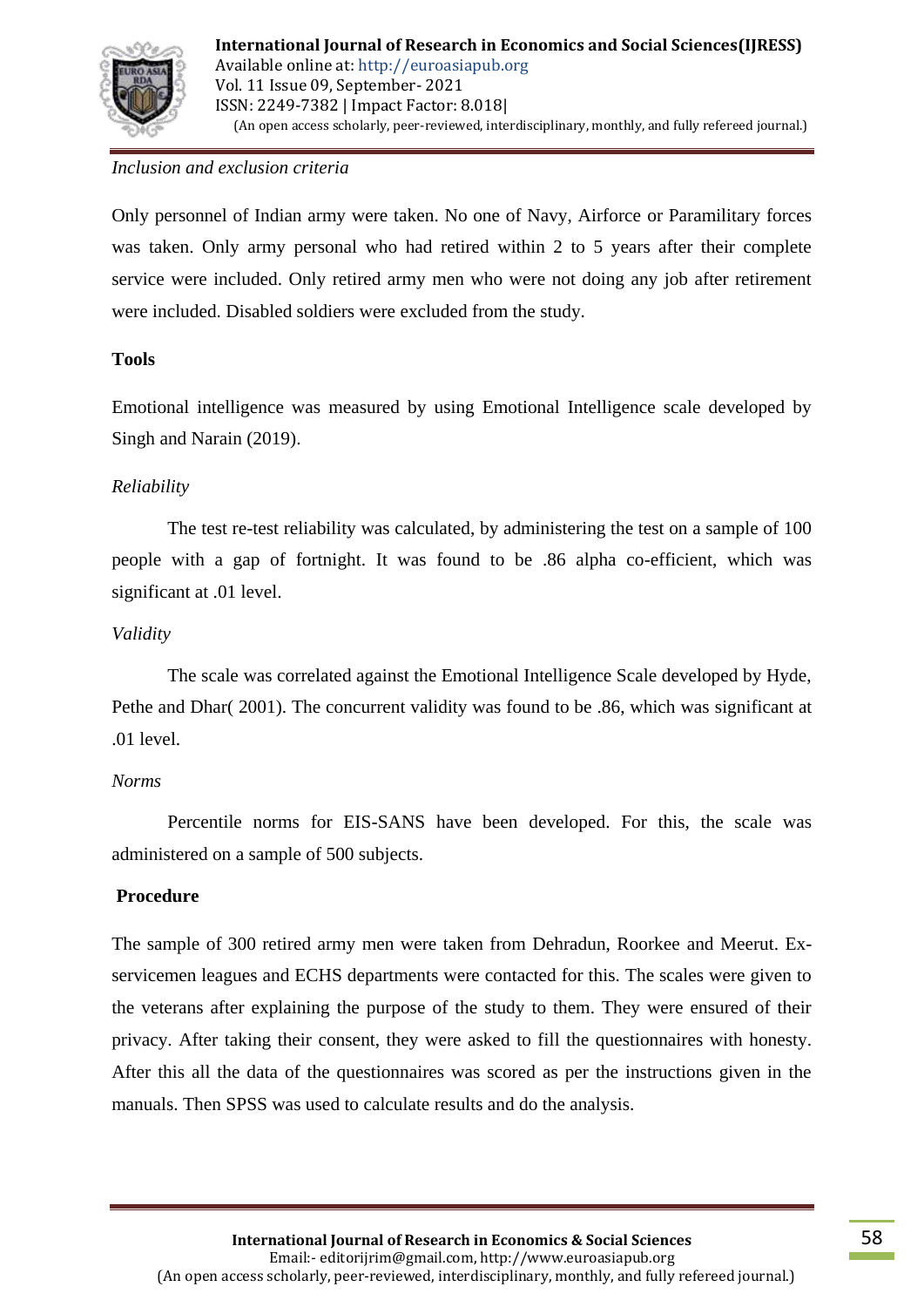

**International Journal of Research in Economics and Social Sciences(IJRESS)**

Available online at: http://euroasiapub.org Vol. 11 Issue 09, September- 2021 ISSN: 2249-7382 | Impact Factor: 8.018| (An open access scholarly, peer-reviewed, interdisciplinary, monthly, and fully refereed journal.)

#### **Results& Discussion**

**Table-40: Comparison between retired army officers, JCOs and ORs on Emotional intelligence**

| Group                 | N   | Mean  | Variance | Std.      | Min   | Max   | <b>Skewness</b> | <b>Kurtosis</b> |
|-----------------------|-----|-------|----------|-----------|-------|-------|-----------------|-----------------|
|                       |     |       |          | Deviation |       |       |                 |                 |
| Officers <sup>1</sup> | 50  | 25.86 | 4.86     | 2.20      | 20.00 | 31.00 | $-.62$          | .57             |
| <b>JCO</b>            | 150 | 23.83 | 14.10    | 3.75      | 13.00 | 31.00 | $-.65$          | $-.007$         |
| <b>OR</b>             | 100 | 25.21 | 7.68     | 2.77      | 16.00 | 31.00 | $-.19$          | .37             |

Table-40 shows comparison of Emotional intelligence in retired army officers, JCOs and ORs. Emotional intelligence of retired army persons under study reflects the results as mean (25.86) and standard deviation (2.20) of retired army officers. Mean (23.83) and standard deviation (3.75) of retired JCOs. Mean (25.21) and standard deviation (2.77) of retired army ORs.

**Table-41: F-value (ANOVA) of Emotional intelligence of retired army persons in relations to officers, JCOs and ORs**

|                      | Sum<br>of<br><b>Squares</b> | df             | Mean Square F |      | Sig. |
|----------------------|-----------------------------|----------------|---------------|------|------|
| Between<br>Groups    | 204.49                      | $\overline{2}$ | 102.24        | 9.79 | .000 |
| <b>Within Groups</b> | 3099.44                     | 297            | 10.44         |      |      |
| Total                | 3303.93                     | 299            |               |      |      |

Table-41 shows F-value for Emotional intelligence of retired army officers, JCOs and ORs is 9.79 which is significant at 0.01 level of significance. This shows that there is significant difference within the officers, JCOs and ORs in the level of Emotional intelligence of retired army persons.

Hypothesis-3: is accepted, it means there will be a significant difference in the Emotional intelligence level of retired army officers, JCOs and ORs.

According to Gursoy and Gulluce in 2011, There exists relationship between rank and all main dimensions of EI. Results indicate that with increasing rank (and age in parallel), total EI increases.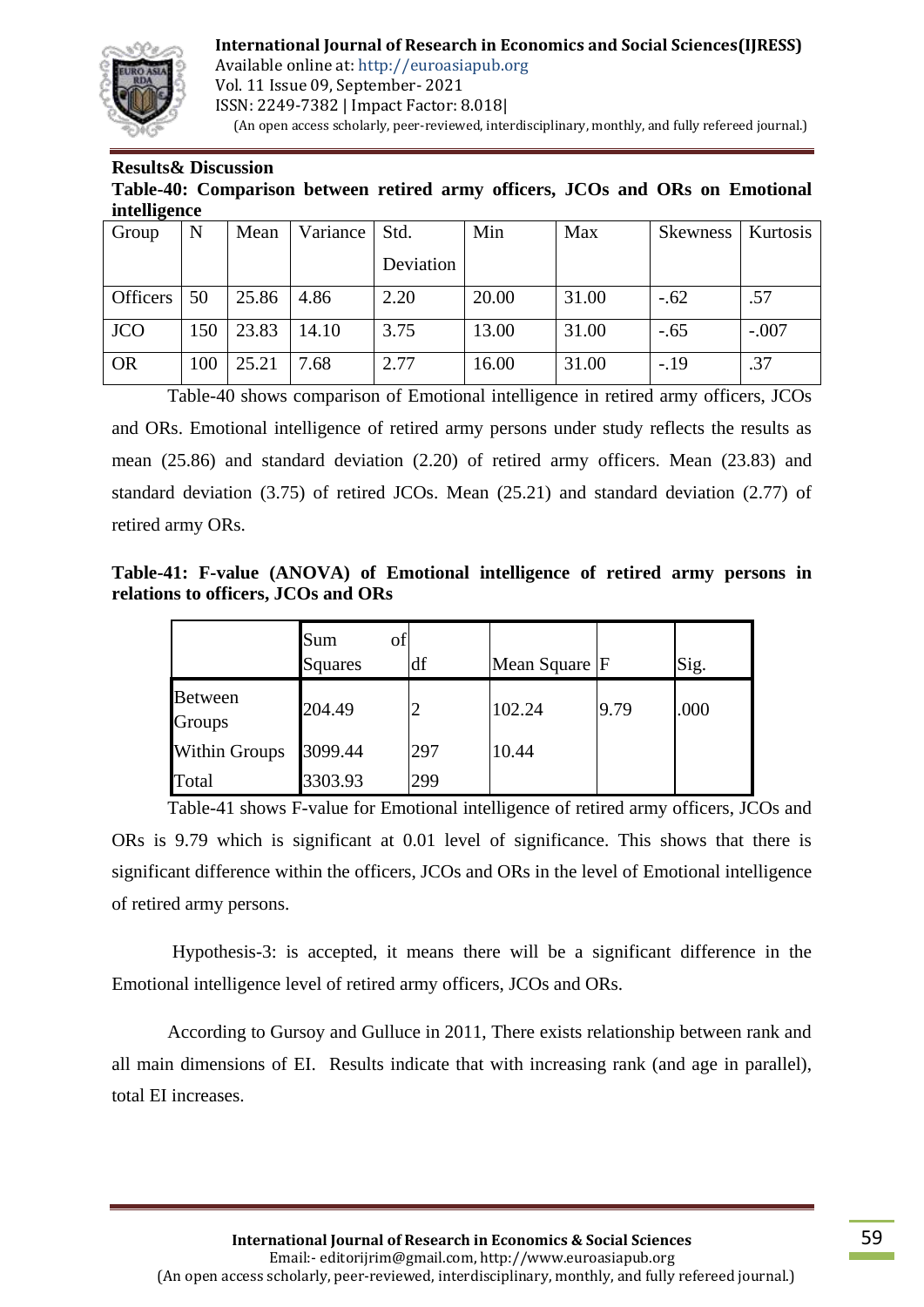

**International Journal of Research in Economics and Social Sciences(IJRESS)** Available online at: http://euroasiapub.org Vol. 11 Issue 09, September- 2021 ISSN: 2249-7382 | Impact Factor: 8.018| (An open access scholarly, peer-reviewed, interdisciplinary, monthly, and fully refereed journal.)

# **Table-42: Post-hoc test on Emotional intelligence of retired army persons in relations to officers, JCOs and ORs**

|              |                 | Mean                                              |     |      | 95% Confidence Interval   |        |
|--------------|-----------------|---------------------------------------------------|-----|------|---------------------------|--------|
|              |                 | (I) GROUP (J) GROUP Difference $(I-J)$ Std. Error |     | Sig. | Lower Bound   Upper Bound |        |
| OFFICERS JCO |                 | $2.03*$                                           | .53 | .00  | .76                       | 3.29   |
|              | <b>ORS</b>      | .65                                               | .56 | .74  | $-.69$                    | 1.99   |
| <b>JCO</b>   | <b>OFFICERS</b> | $-2.03^*$                                         | .53 | .00  | $-3.29$                   | $-76$  |
|              | <b>ORS</b>      | $-1.38$ <sup>*</sup>                              | .42 | .003 | $-2.38$                   | $-.37$ |
| <b>ORS</b>   | <b>OFFICERS</b> | $-.65$                                            | .56 | .74  | $-1.99$                   | .69    |
|              | <b>JCO</b>      | $1.38*$                                           | .42 | .003 | .37                       | 2.38   |

\*. The mean difference is significant at the 0.05 level.

Table-42 shows values of Post-hoc test (multiple comparisons) of retired army officers, JCOs and ORs for Emotional intelligence. Post-hoc test on Emotional intelligence shows that difference between officers and JCOs is 2.03 which is significant at 0.05 level of significance, difference between officers and ORs is 0.65 which is not significant at any level of significance and difference between JCOs and ORs is 1.38 which is significant at 0.05 level of significance. This means that there is difference between JCOs and ORs, officers and JCOs, but there is no significant difference found between officers and ORs on the Emotional intelligence.



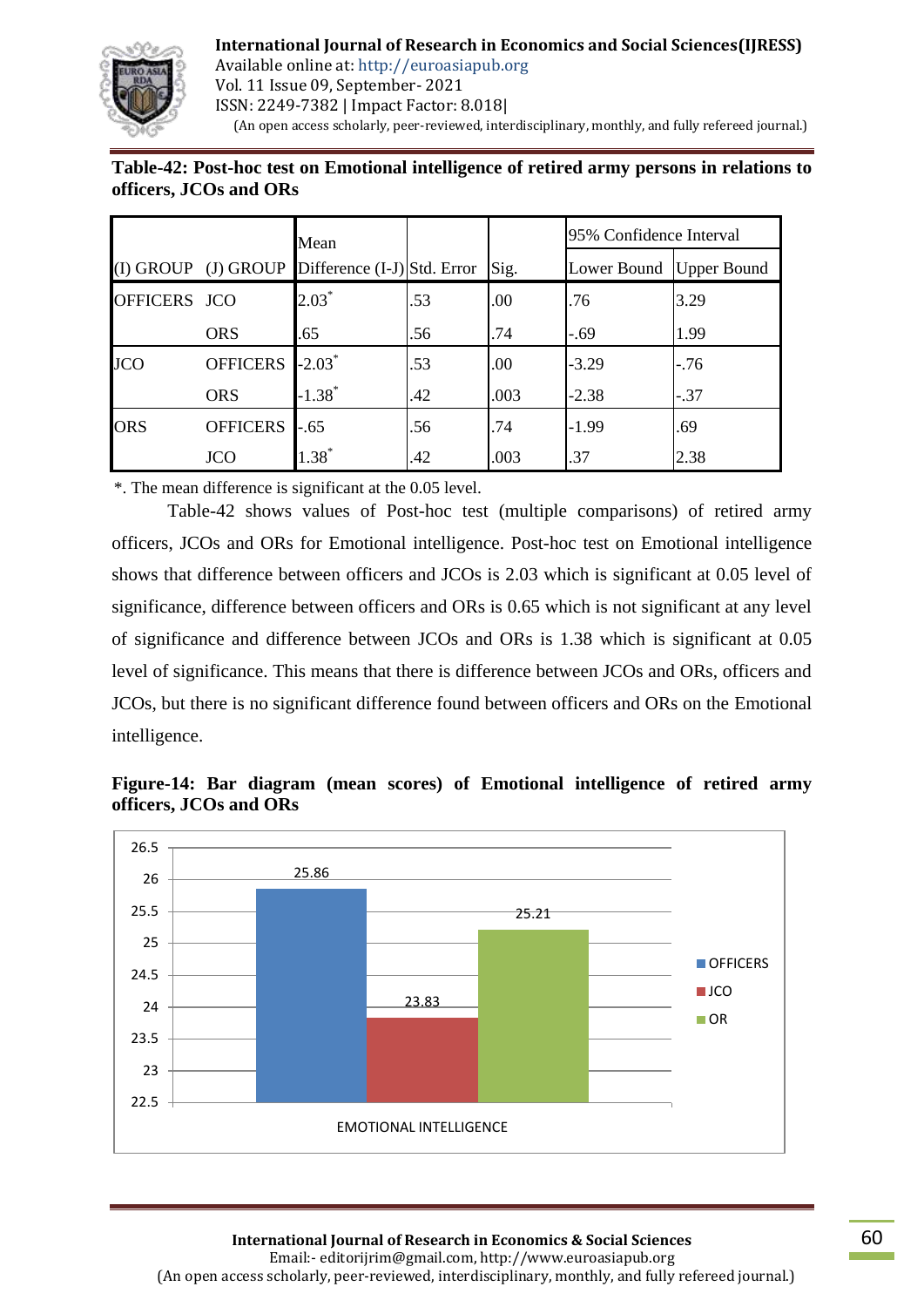

Bar diagram shows comparison of mean score of Emotional intelligence of retired army officers, JCOs and ORs. Mean score of Emotional intelligence of officers is 25.86, JCOs is 23.83 and ORs is 25.21. This shows that retired army Officers is high on Emotional intelligence as compared to retired army ORs and retired army JCOs. And, retired army ORs is high on Emotional intelligence as compared to JCOs.

Retired army Officers score is high on emotional intelligence as compared to retired army ORs and retired army JCOs. And, retired army ORs' score is high on emotional intelligence as compared to JCOs. There is significant difference within the officers, JCOs and ORs in the level of emotional intelligence of retired army persons. Post-hoc analysis shows that there is difference between JCOs and ORs, officers and JCOs, but there is no significant difference found between officers and ORs on the emotional intelligence.

### **References**

- Abe, J. A. A.(2011). Positive emotions, emotional intelligence, and successful experiential learning. *Personality and Individual Differences*, *51*(7), 817–822. <https://doi.org/10.1016/j.paid.2011.07.004>
- Bar-On, R. (2012). *The impact of emotional intelligence on health and wellbeing. 10.5772/32468*.
- Crosby, R. S.(2017). Walden *Dissertations and Doctoral Studies*. Effect of emotionalexperiences on emotionalintelligenceamong U.S. Military leaders, *2965*.
- Deshmukh, N. H. (2017). Impact of self concept and emotional intelligence onadjustment of adults. *International Journal of Research and Review*, *4*(4), 52–56.

Goleman, D.(1995). *Emotional intelligence: Why it can matter more than IQ*. Bantam Press.

- Goodman, N. D., Ullman, T. D., &Tenenbaum, J. B.(2011). Learning a theory of causality. *Psychological Review*, *118*(1), 110–119.<https://doi.org/10.1037/a0021336>
- National Alliance for the Mentally Ill, &U. S. (2002). National Alliance on Mental Illness NAMI. United States. [Web Archive] Retrieved from the Library of Congress. https://www.loc.gov/item/lcwaN0000280/
- Pandey, N., &Pandey, A.(2016). Restricting the Attrition with Emotional Intelligence in Defence Services (With reference to Indian Air Force), SAMVAD: SIBM Pune[*Researchjournal*, XII, 29–37].